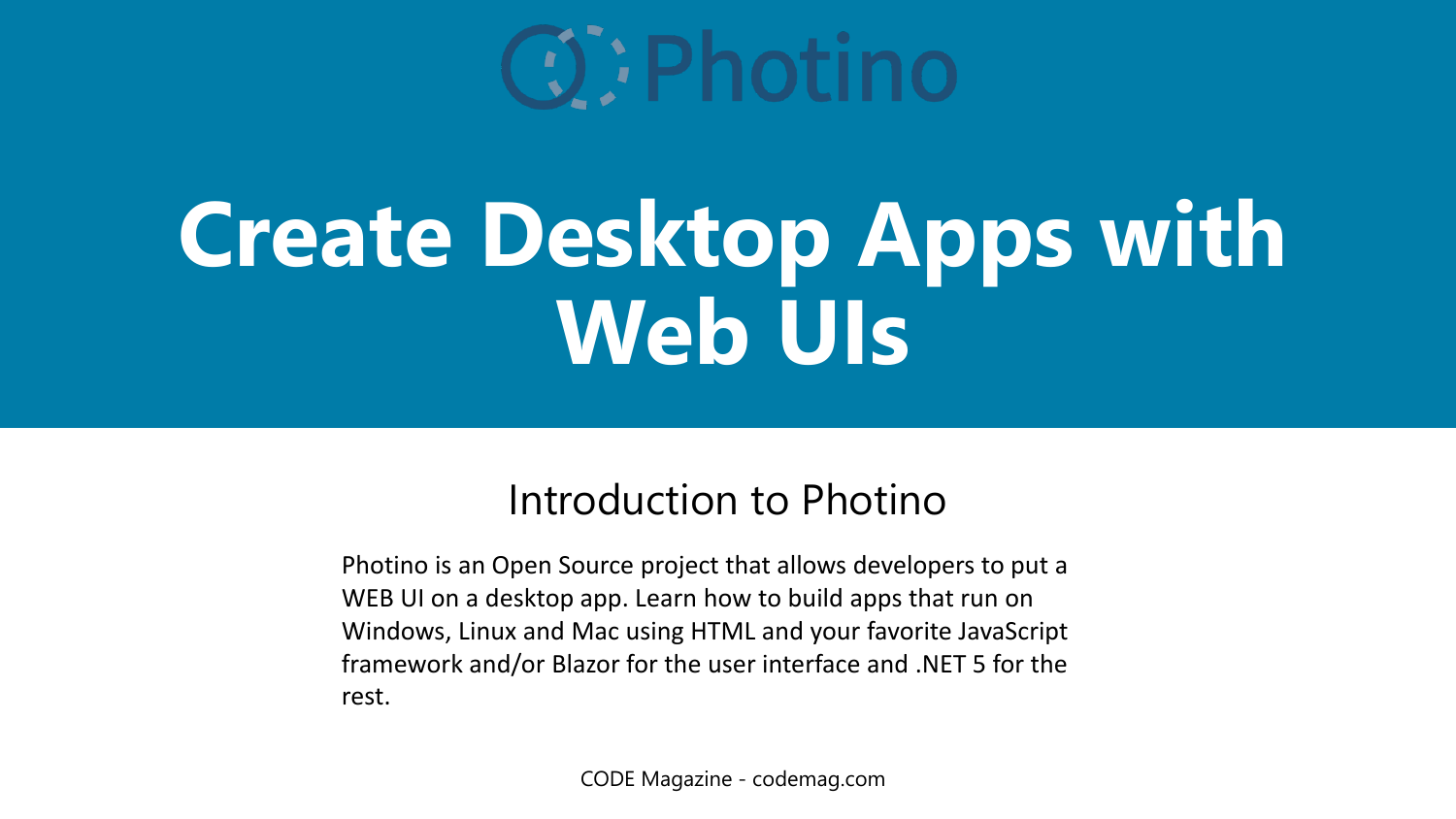### What is Photino?



• If you're familiar with Electron or Electron applications (VS Code, Slack, Azure Data Studio, Azure Storage Explorer, Evernote…)… Photino is also an Open Source project to allow developers to use Web UIs (HTML, JavaScript, CSS, etc.) in native applications across platforms instead of learning platform specific UI technologies.

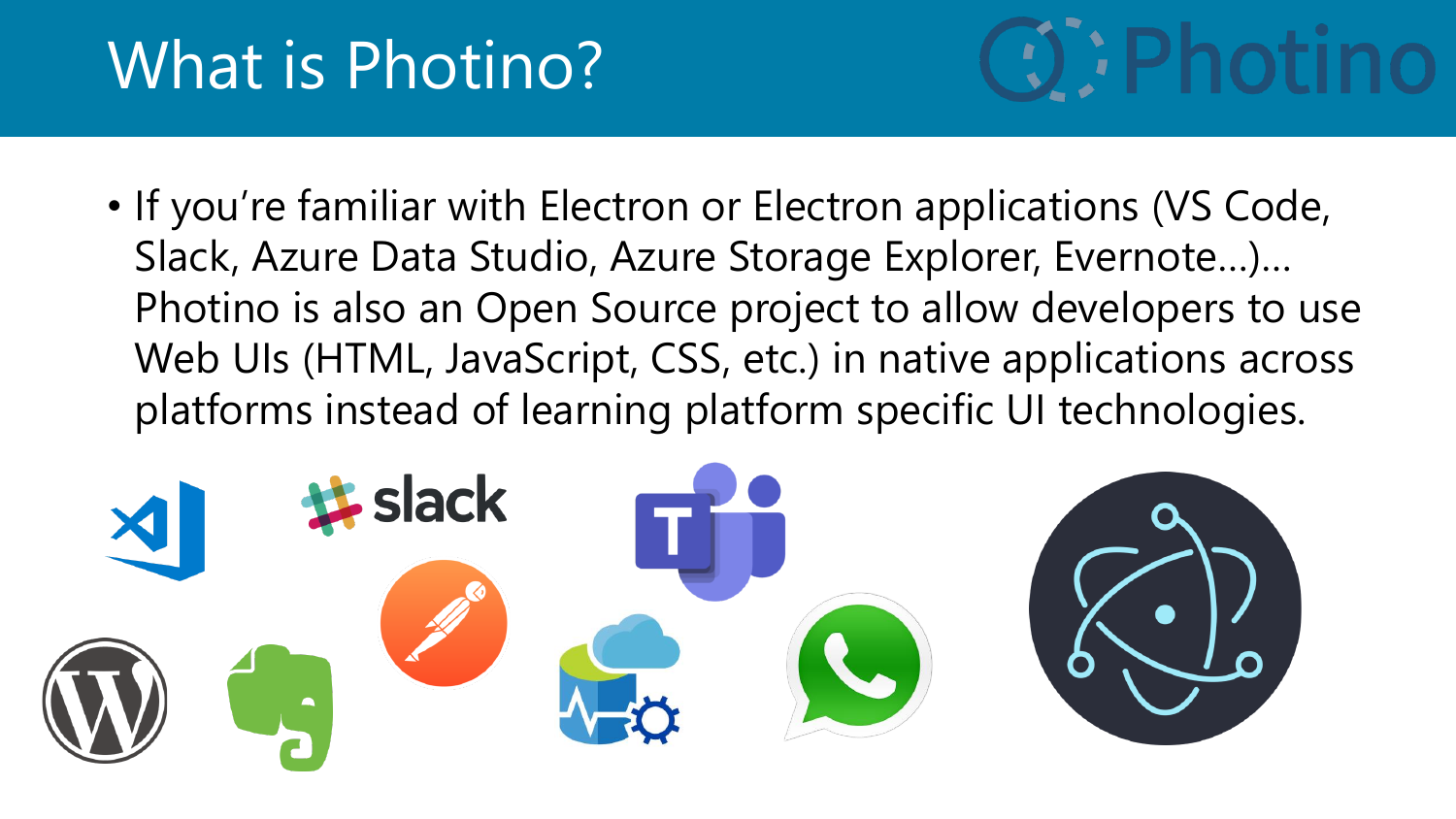# The Basics – Photino.Native

- **Photino. Native** is a C++ (and Objective C) wrapper around the OS's built-in Chromium or WebKit-based browser control that opens a native window on the desktop with the browser control in it.
	- On **Windows** this means the **WebView2** control a browser control for native applications based on Chromium Edge.
	- On **Mac**, this means **WKWebView** a WebKit browser control for native applications based on Safari.
	- On **Linux**, this means **WebKitGTK+2**  a browser control for native applications based on WebKit directly.
- **Photino.Native** is compiled for each platform and distributed as a NuGet package.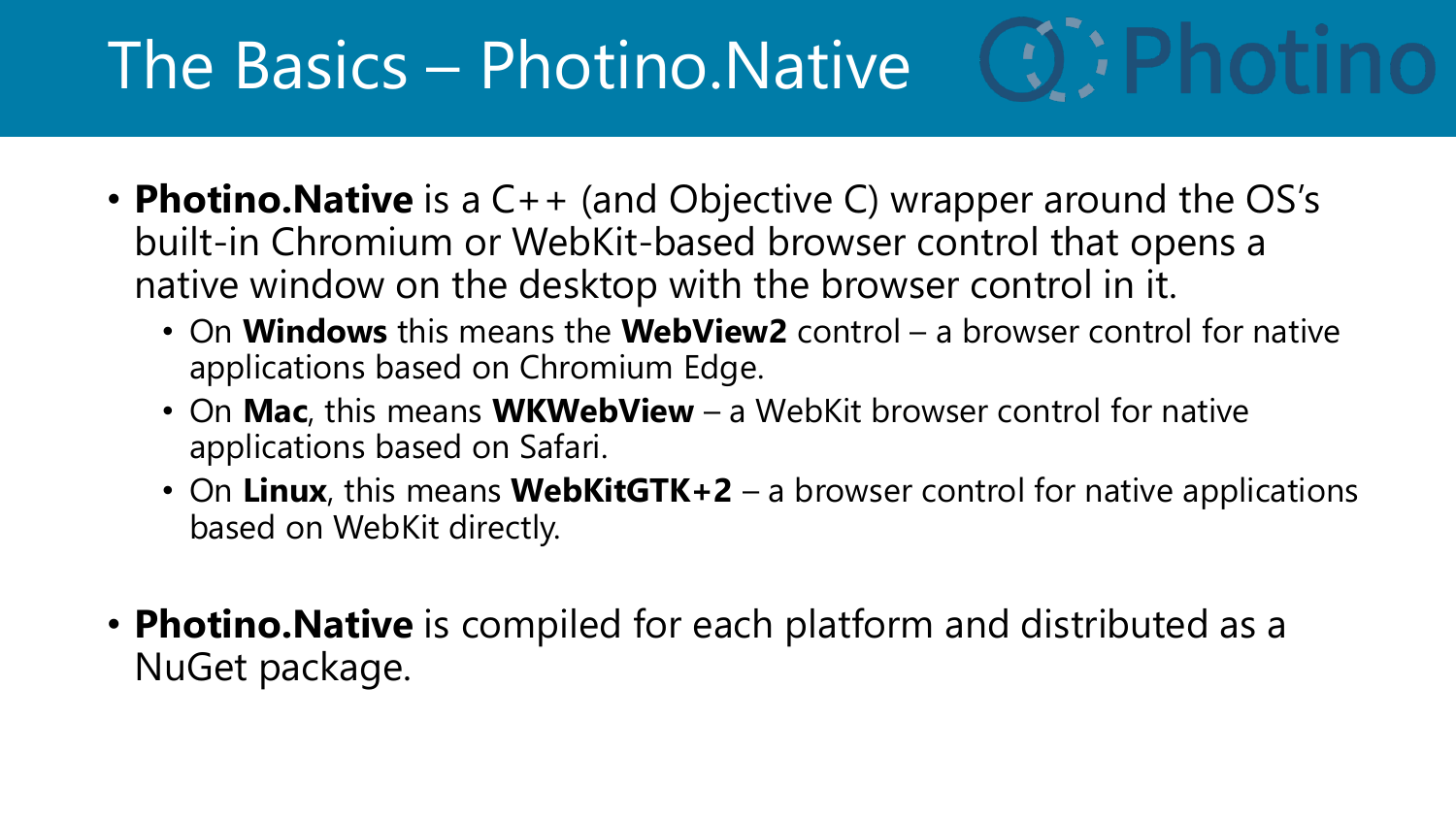#### Light Weight & Cross Platform Browser Control



- The Photino.Native wrapper allows us to build desktop applications that are light weight and cross-platform
	- Light weight because the browser control is usually already installed, so we only have to install the wrapper (can be packaged)
	- Cross-platform because applications communicate with the wrapper in exactly the same way on any OS
	- With a cross platform application written in .NET 5, that means 1 code base, 3 Oss… Even for the UI! (.NET 5 can be packaged too!)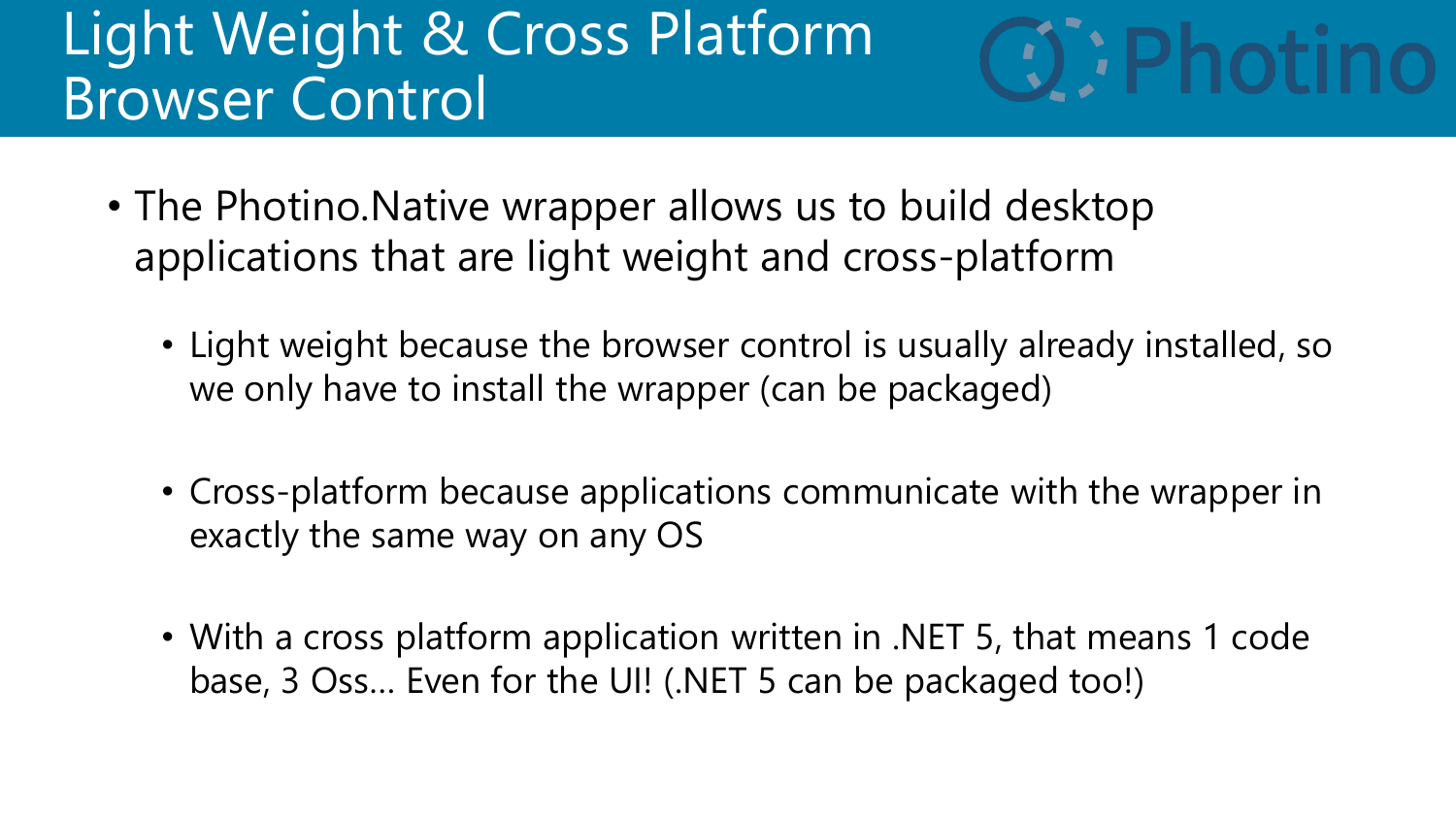

#### Photino.NET wraps the Photino.Native control and makes it available for .NET developers.



https://www.nuget.org/packages?q=photino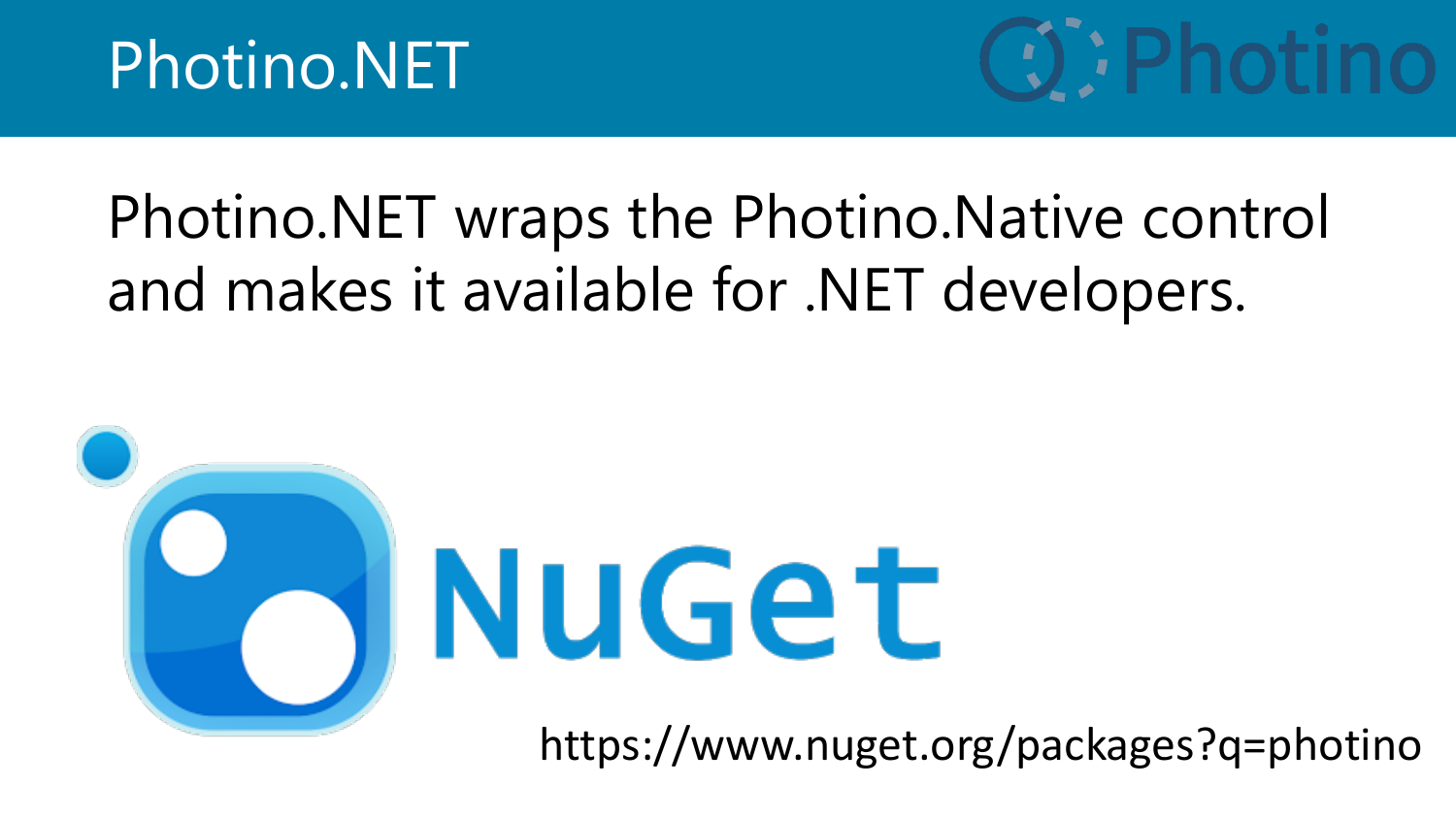### Photino Hierarchy



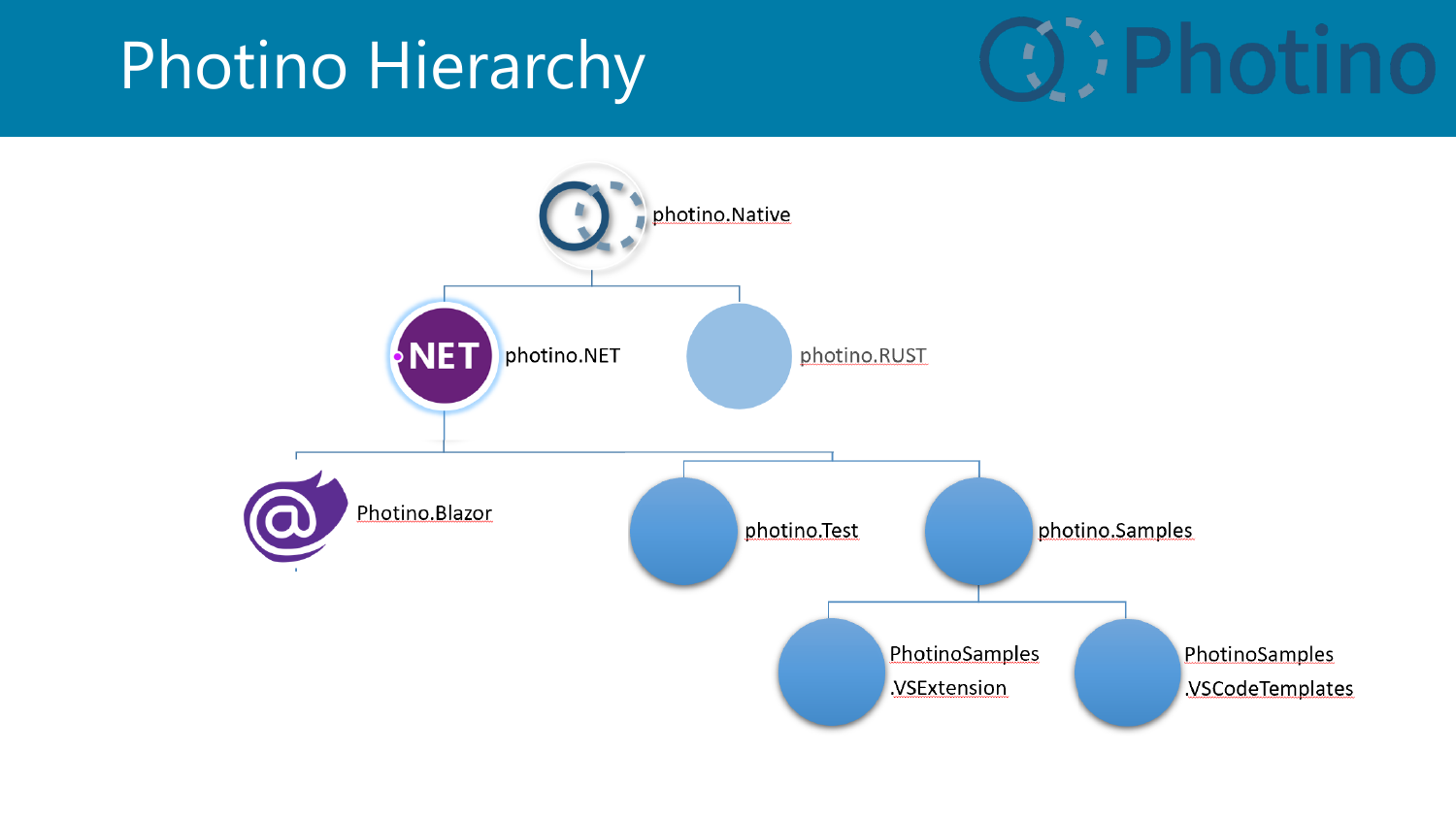#### What can I build with Photino.NET?

- HTML, JavaScript, CSS applications
- ReactJS
- AngularJS
- VueJS
- GAMES!
- Etc.

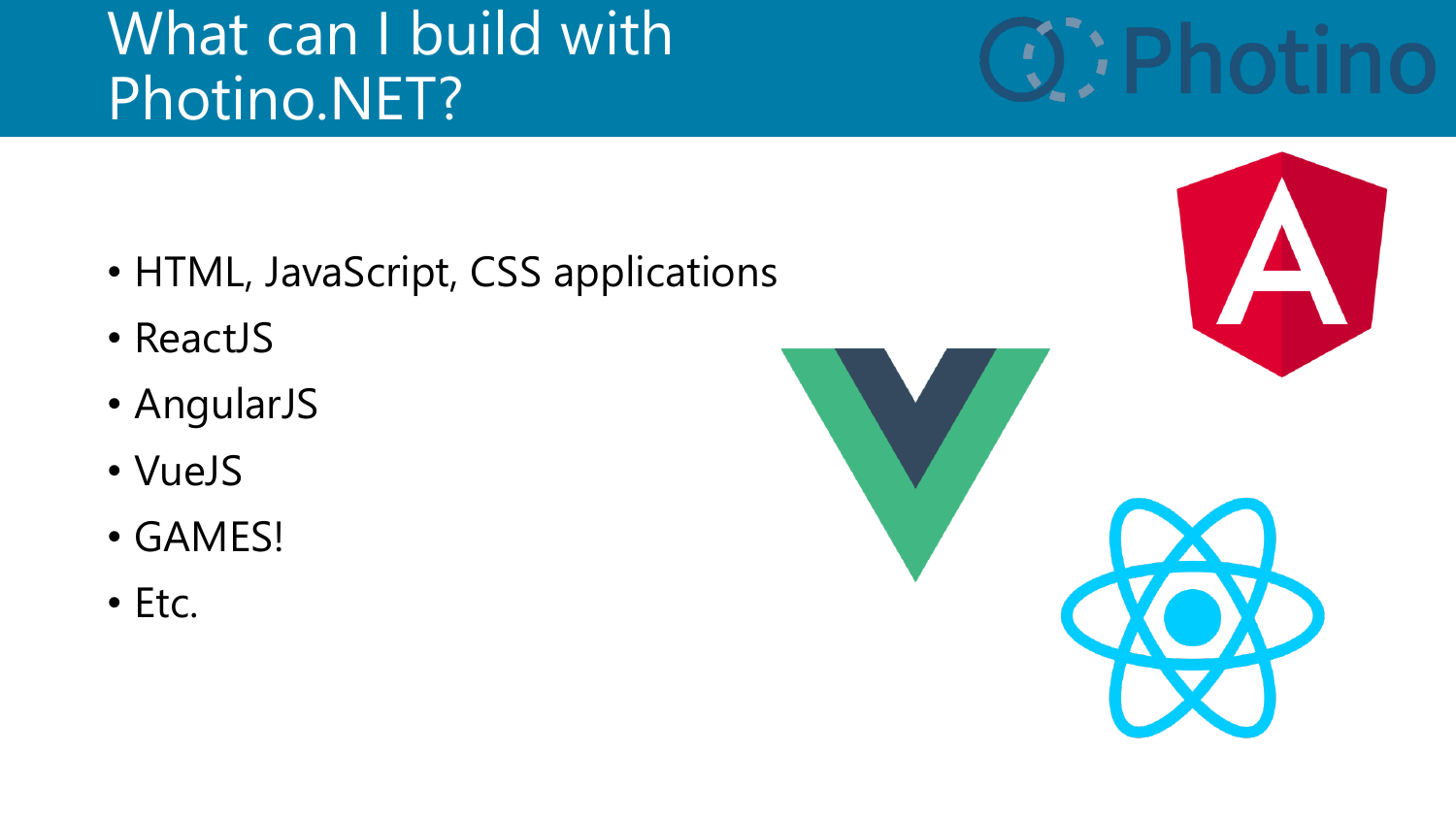# Photino vs. Electron

- Photino does not require Node.js as the host application
- Photino is smaller and lighter weight because it doesn't require downloading and installing the Chromium engine or Node.js
- If .NET 5 is already installed on the OS, the difference is huge

#### Windows Electron 7.1.1 blank app 60 MB **30 MB** WebWindow + Blazor (standalone) WebWindow + Blazor (framework-dependent)  $\big| 0.8 \text{ MB}$  $macOS$ Electron 7.1.1 blank app 64 MB 31 MB WebWindow + Blazor (standalone) WebWindow + Blazor (framework-dependent)  $\mid$  0.6 MB Linux (Ubuntu 18.04) Electron 7.1.1 blank app 66 MB 32 MB WebWindow + Blazor (standalone) WebWindow + Blazor (framework-dependent)  $\Box$  0.6 MB

Download size (compressed)



30

60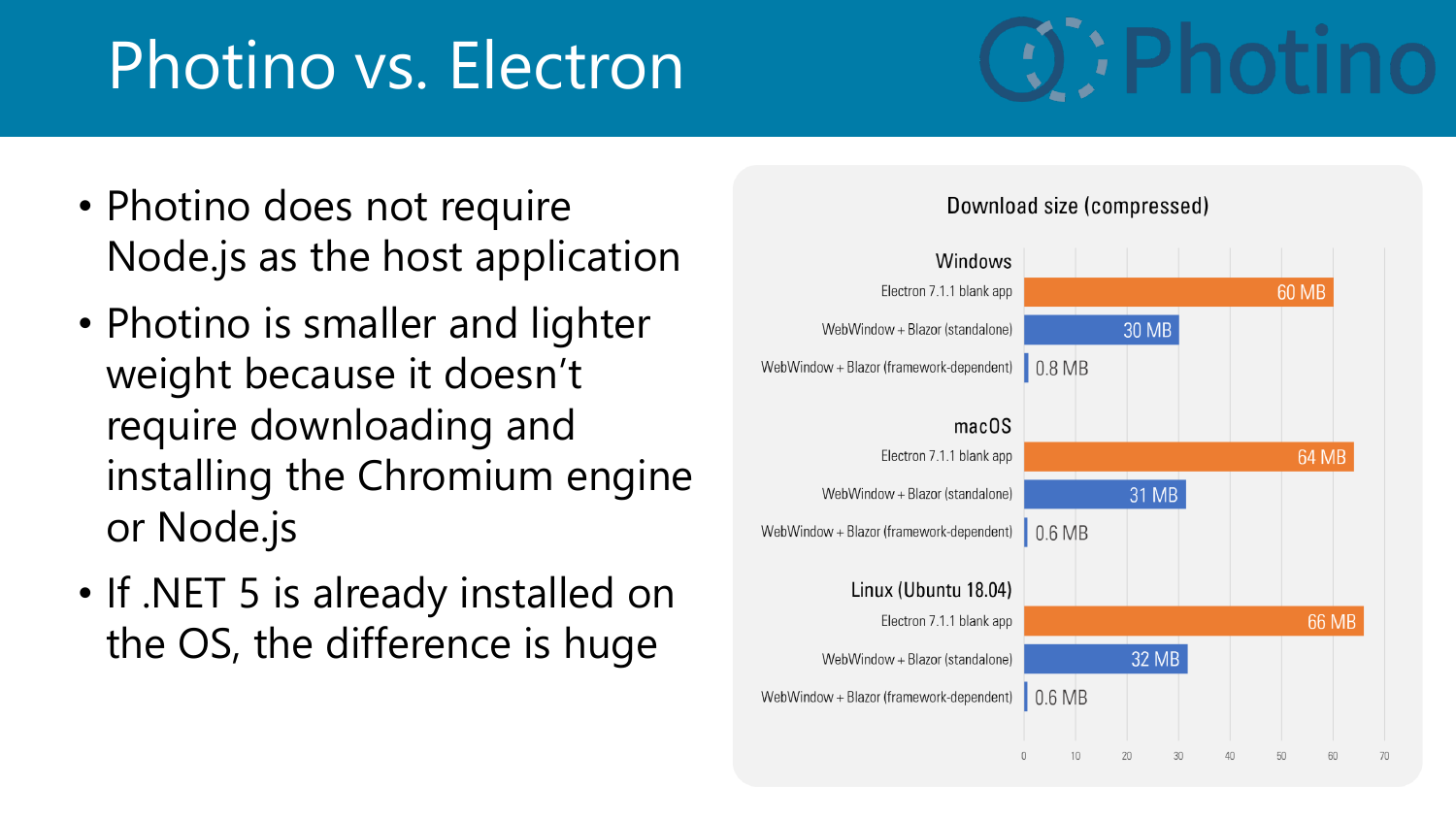# Photino vs. Electron

- Photino uses far less memory than Electron
- Especially on Mac and Linux where WKWebView and WebKitGTK+2 use far less memory than Chromium

#### Windows 134 MB Electron 7.1.1 blank app WebWindow + Blazor **86 MB**  $macOS$ **96 MB** Electron 7.1.1 blank app WebWindow  $+$  Blazor 41 MB Linux (Ubuntu 18.04) **94 MB** Electron 7.1.1 blank app WebWindow + Blazor 20 MB  $\bigcirc$ 20 40 60 80 100 120 140

**Memory use**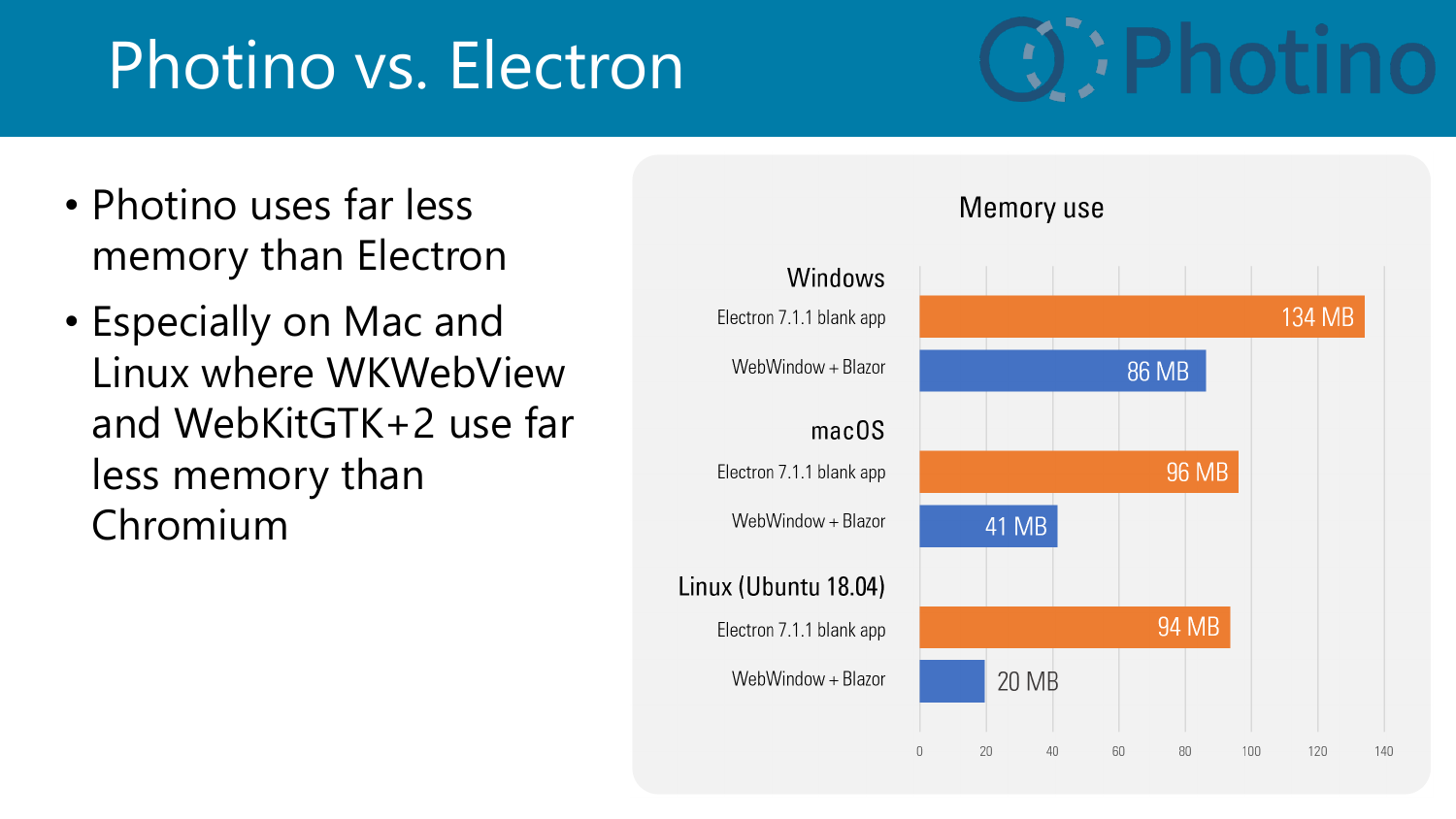# Where can I get more info?

# •tryphotino.io •github.com/Tryphotino •docs.tryphotino.io

**CO: Photino**